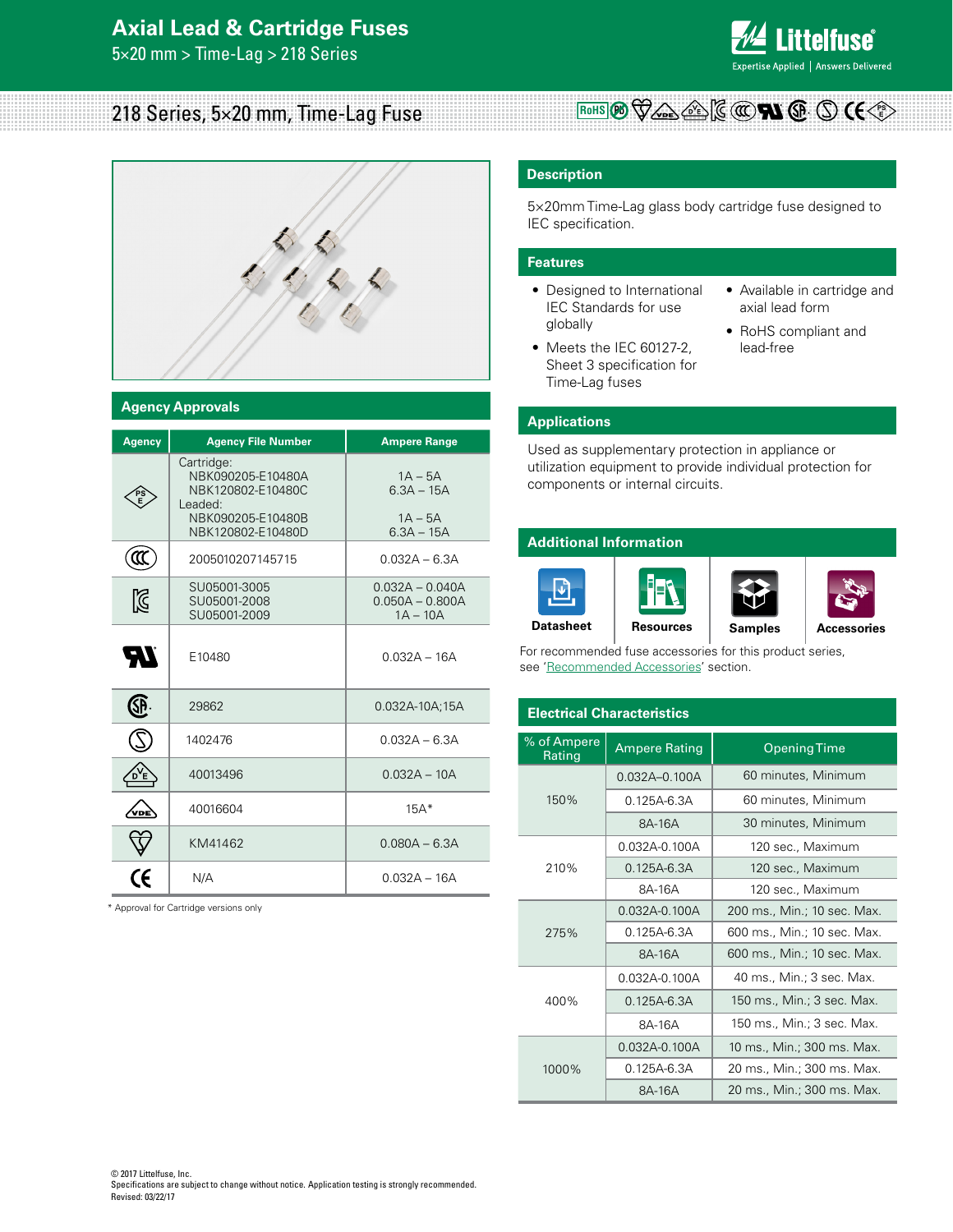# **Axial Lead & Cartridge Fuses**

5×20 mm > Time-Lag > 218 Series

### **Electrical Characteristics**

|                    |               |                          |                        | Nominal                      |                                                      | Maximum                                            | Maximum                                                 | <b>Agency Approvals</b> |                           |                           |                           |                       |                       |                       |                           |          |
|--------------------|---------------|--------------------------|------------------------|------------------------------|------------------------------------------------------|----------------------------------------------------|---------------------------------------------------------|-------------------------|---------------------------|---------------------------|---------------------------|-----------------------|-----------------------|-----------------------|---------------------------|----------|
| Amp<br>Code<br>(A) | Amp<br>Rating | Voltage<br>Rating<br>(V) | Interrupting<br>Rating | Cold<br>Resistance<br>(Ohms) | <b>Nominal</b><br>Melting<br>$ 2t(A^2 \text{ sec}) $ | <b>Voltage Drop</b><br>at Rated<br>Current<br>(mV) | Power<br><b>Dissipation</b><br><b>At</b><br>$1.5\ln(W)$ | $\bigtriangledown$      | $\mathbb{Z}$              | $\widehat{\mathfrak{A}}$  | <b>PS</b>                 | <b>AT</b>             | ®                     | $\circledS$           | CE                        | 企        |
| .032               | 0.032         | 250                      |                        | 48.2580                      | 0.01100                                              | 5000                                               | 1.6                                                     |                         | $\boldsymbol{\mathsf{X}}$ | $\boldsymbol{\mathsf{X}}$ |                           | $\boldsymbol{\times}$ | $\times$              | $\times$              | $\boldsymbol{\times}$     | $\times$ |
| .040               | 0.04          | 250                      |                        | 31.8620                      | 0.01100                                              | 4000                                               | 1.6                                                     |                         | X                         | X                         |                           | $\times$              | $\times$              | X                     | $\times$                  | $\times$ |
| .050               | 0.05          | 250                      |                        | 21.2920                      | 0.02700                                              | 3500                                               | 1.6                                                     |                         | $\boldsymbol{\mathsf{X}}$ | $\times$                  |                           | $\times$              | $\times$              | $\times$              | $\boldsymbol{\times}$     | $\times$ |
| .063               | 0.063         | 250                      |                        | 14.2680                      | 0.04600                                              | 3000                                               | 1.6                                                     |                         | X                         | X                         |                           | $\times$              | $\times$              | $\times$              | $\times$                  | $\times$ |
| .080               | 0.08          | 250                      |                        | 9.0700                       | 0.07500                                              | 2500                                               | 1.6                                                     | $\times$                | $\times$                  | $\times$                  |                           | $\mathsf X$           | $\mathsf X$           | $\times$              | $\boldsymbol{\mathsf{X}}$ | $\times$ |
| .100               | 0.1           | 250                      |                        | 6.0180                       | 0.07900                                              | 2000                                               | 1.6                                                     | X                       | X                         | X                         |                           | $\times$              | $\times$              | $\times$              | $\times$                  | $\times$ |
| .125               | 0.125         | 250                      |                        | 4.2000                       | 0.1465                                               | 1900                                               | 1.6                                                     | X                       | $\boldsymbol{\mathsf{X}}$ | $\boldsymbol{\mathsf{X}}$ |                           | $\boldsymbol{\times}$ | $\times$              | $\times$              | $\boldsymbol{\times}$     | $\times$ |
| .160               | 0.16          | 250                      |                        | 3.7000                       | 0.14400                                              | 1500                                               | 1.6                                                     | $\times$                | X                         | X                         |                           | $\times$              | $\times$              | $\times$              | $\times$                  | $\times$ |
| .200               | 0.2           | 250                      |                        | 1.6000                       | 0.3410                                               | 1300                                               | 1.6                                                     | $\times$                | $\times$                  | $\times$                  |                           | $\times$              | $\times$              | $\times$              | $\times$                  | $\times$ |
| .250               | 0.25          | 250                      |                        | 1.0495                       | 0.5405                                               | 1100                                               | 1.6                                                     | $\times$                | X                         | X                         |                           | $\times$              | $\times$              | $\times$              | $\times$                  | $\times$ |
| .315               | 0.315         | 250                      | 35 A @ 250 VAC         | 0.8475                       | 1.1100                                               | 1000                                               | 1.6                                                     | X                       | $\times$                  | $\times$                  |                           | $\times$              | $\times$              | $\times$              | $\times$                  | $\times$ |
| .400               | 0.4           | 250                      |                        | 0.5350                       | 1.3250                                               | 900                                                | 1.6                                                     | X                       | X                         | X                         |                           | $\mathsf X$           | $\mathsf X$           | $\times$              | X                         | $\times$ |
| .500               | 0.5           | 250                      |                        | 0.3700                       | 2.8250                                               | 300                                                | 1.6                                                     | $\times$                | $\times$                  | $\times$                  |                           | $\times$              | $\times$              | $\times$              | $\boldsymbol{\times}$     | $\times$ |
| .630               | 0.63          | 250                      |                        | 0.2750                       | 4.6750                                               | 250                                                | 1.6                                                     | $\times$                | $\times$                  | X                         |                           | $\times$              | $\times$              | $\times$              | $\times$                  | $\times$ |
| .800               | 0.8           | 250                      |                        | 0.0813                       | 3.370                                                | 150                                                | 1.6                                                     | X                       | X                         | $\boldsymbol{\mathsf{X}}$ |                           | $\boldsymbol{\times}$ | $\boldsymbol{\times}$ | $\boldsymbol{\times}$ | $\mathsf X$               | $\times$ |
| 001.               | $\mathbf{1}$  | 250                      |                        | 0.0613                       | 6.730                                                | 150                                                | 1.6                                                     | X                       | X                         | X                         | X                         | $\times$              | X                     | $\times$              | $\times$                  | $\times$ |
| 1.25               | 1.25          | 250                      |                        | 0.0446                       | 12.650                                               | 150                                                | 1.6                                                     | X                       | $\times$                  | $\times$                  | $\times$                  | $\times$              | $\times$              | $\times$              | $\times$                  | $\times$ |
| 01.6               | 1.6           | 250                      |                        | 0.0336                       | 23.350                                               | 150                                                | 1.6                                                     | $\times$                | X                         | X                         | $\times$                  | $\times$              | $\times$              | $\times$              | $\times$                  | $\times$ |
| 002.               | 2             | 250                      |                        | 0.0293                       | 14.450                                               | 150                                                | 1.6                                                     | X                       | X                         | $\boldsymbol{\mathsf{X}}$ | X                         | $\boldsymbol{\times}$ | $\boldsymbol{\times}$ | $\times$              | $\boldsymbol{\times}$     | $\times$ |
| 02.5               | 2.5           | 250                      |                        | 0.0219                       | 23.250                                               | 120                                                | 1.6                                                     | X                       | X                         | X                         | X                         | X                     | $\mathsf X$           | $\times$              | $\boldsymbol{\mathsf{X}}$ | $\times$ |
| 3.15               | 3.15          | 250                      |                        | 0.0173                       | 38.150                                               | 100                                                | 1.6                                                     | X                       | X                         | $\boldsymbol{\mathsf{X}}$ | X                         | $\boldsymbol{\times}$ | $\boldsymbol{\times}$ | $\times$              | $\times$                  | $\times$ |
| 004.               | 4             | 250                      | 40 A @ 250 VAC         | 0.0129                       | 69.10                                                | 100                                                | 1.6                                                     | X                       | X                         | X                         | $\times$                  | $\times$              | $\times$              | $\times$              | X                         | X        |
| 005.               | 5             | 250                      | 50 A @ 250 VAC         | 0.0104                       | 111.00                                               | 100                                                | 1.6                                                     | $\times$                | $\times$                  | $\times$                  | $\times$                  | $\times$              | $\times$              | $\times$              | $\times$                  | $\times$ |
| 06.3               | 6.3           | 250                      | 63 A @ 250 VAC         | 0.0076                       | 198.50                                               | 100                                                | 1.6                                                     | X                       | X                         | X                         | X                         | X                     | $\times$              | $\times$              | X                         | $\times$ |
| 008                | 8             | 250                      | 80 A @ 250 VAC         | 0.0059                       | 341.50                                               | 100                                                | $\overline{4}$                                          |                         | $\times$                  |                           | $\times$                  | $\times$              | $\boldsymbol{\times}$ |                       | $\times$                  | $\times$ |
| 010.               | 10            | 250                      | 100 A @ 250 VAC        | 0.0045                       | 568.00                                               | 100                                                | $\overline{4}$                                          |                         | X                         |                           | $\times$                  | $\times$              | $\times$              |                       | X                         | $\times$ |
| 12.5               | 12.5          | 250                      | 63 A @ 250 VAC         | 0.0034                       | 889.00                                               | 100                                                | $\overline{4}$                                          |                         |                           |                           | X                         | $\times$              |                       |                       | $\boldsymbol{\times}$     |          |
| 015.               | 15            | 250                      | 100 A @ 250 VAC        | 0.0028                       | 1405.00                                              | 100                                                | 4                                                       |                         |                           |                           | $\boldsymbol{\mathsf{X}}$ | $\times$              | $\mathsf X$           |                       | $\mathsf X$               | $x^*$    |
| 016.               | 16            | 250                      | 63 A @ 250 VAC         | 0.0021                       | 1955.00                                              | 100                                                | $\overline{4}$                                          |                         |                           |                           |                           | $\times$              |                       |                       | $\times$                  |          |

\* Approval for cartidge versions only





© 2017 Littelfuse, Inc. Specifications are subject to change without notice. Revised: 03/22/17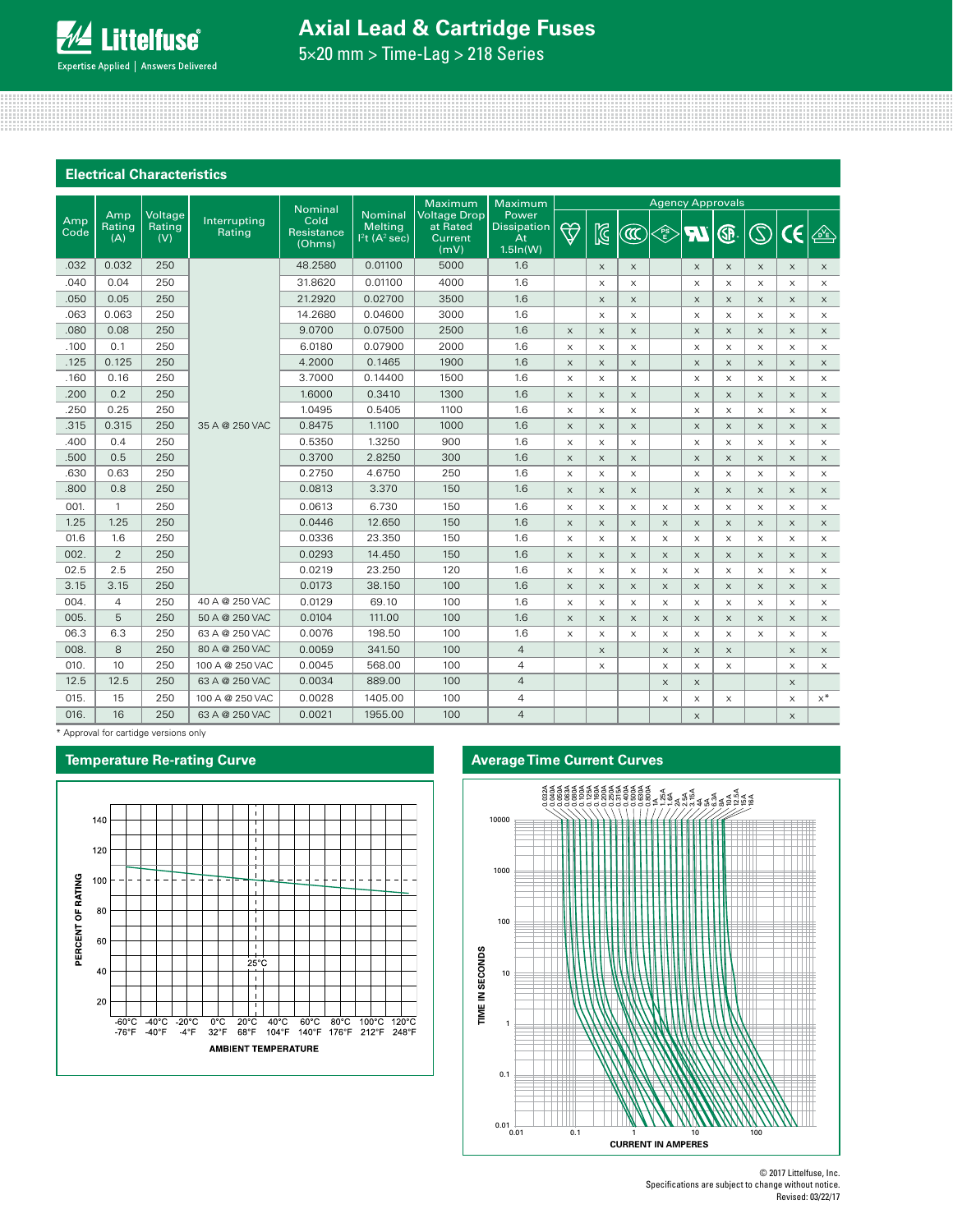# **Axial Lead & Cartridge Fuses**

5×20 mm > Time-Lag > 218 Series



### **Soldering Parameters - Wave Soldering**



### **Recommended Process Parameters:**

| Wave Parameter                           | <b>Lead-Free Recommendation</b>   |  |  |  |  |  |
|------------------------------------------|-----------------------------------|--|--|--|--|--|
| Preheat:                                 |                                   |  |  |  |  |  |
| (Depends on Flux Activation Temperature) | (Typical Industry Recommendation) |  |  |  |  |  |
| Temperature Minimum:                     | $100^{\circ}$ C                   |  |  |  |  |  |
| Temperature Maximum:                     | $150^{\circ}$ C                   |  |  |  |  |  |
| Preheat Time:                            | 60-180 seconds                    |  |  |  |  |  |
| Solder Pot Temperature:                  | 260°C Maximum                     |  |  |  |  |  |
| Solder DwellTime:                        | 2-5 seconds                       |  |  |  |  |  |

### **Recommended Hand-Solder Parameters:**

Solder Iron Temperature: 350°C +/- 5°C Heating Time: 5 seconds max.

**Note: These devices are not recommended for IR or Convection Reflow process.**

### **Product Characteristics**

| <b>Material</b>          | <b>Body: Glass</b><br><b>Cap:</b> Nickel-plated Brass<br><b>Leads:</b> Tin-plated Copper |
|--------------------------|------------------------------------------------------------------------------------------|
| <b>Terminal Strength</b> | MIL-STD-202. Method 211. Test<br>Condition A                                             |
| Solderability            | MIL-STD-202, Method 208                                                                  |
| <b>Product Marking</b>   | <b>Cap1:</b> Brand logo, current and<br>voltage ratings<br>Cap2: Agency approval marks   |
| Packaging                | Available in Bulk (M=1000 pcs/pkg)<br>or on Tape/Reel (MRET1=1000 pcs/<br>reel)          |

| <b>Operating Temperature</b> | $-55^{\circ}$ C to $+125^{\circ}$ C                                                                              |
|------------------------------|------------------------------------------------------------------------------------------------------------------|
| <b>Thermal Shock</b>         | MIL-STD-202, Method 107, Test<br>Condition B (5 cycles, -65°C to<br>$+125^{\circ}$ C)                            |
| Vibration                    | MIL-STD-202, Method 201                                                                                          |
| <b>Humidity</b>              | MIL-STD-202, Method 103, Test<br>Condition A (High RH (95%) and<br>elevated temperature (40°C) for 240<br>hours) |
| <b>Salt Spray</b>            | MIL-STD-202, Method 101, Test<br>Condition B                                                                     |